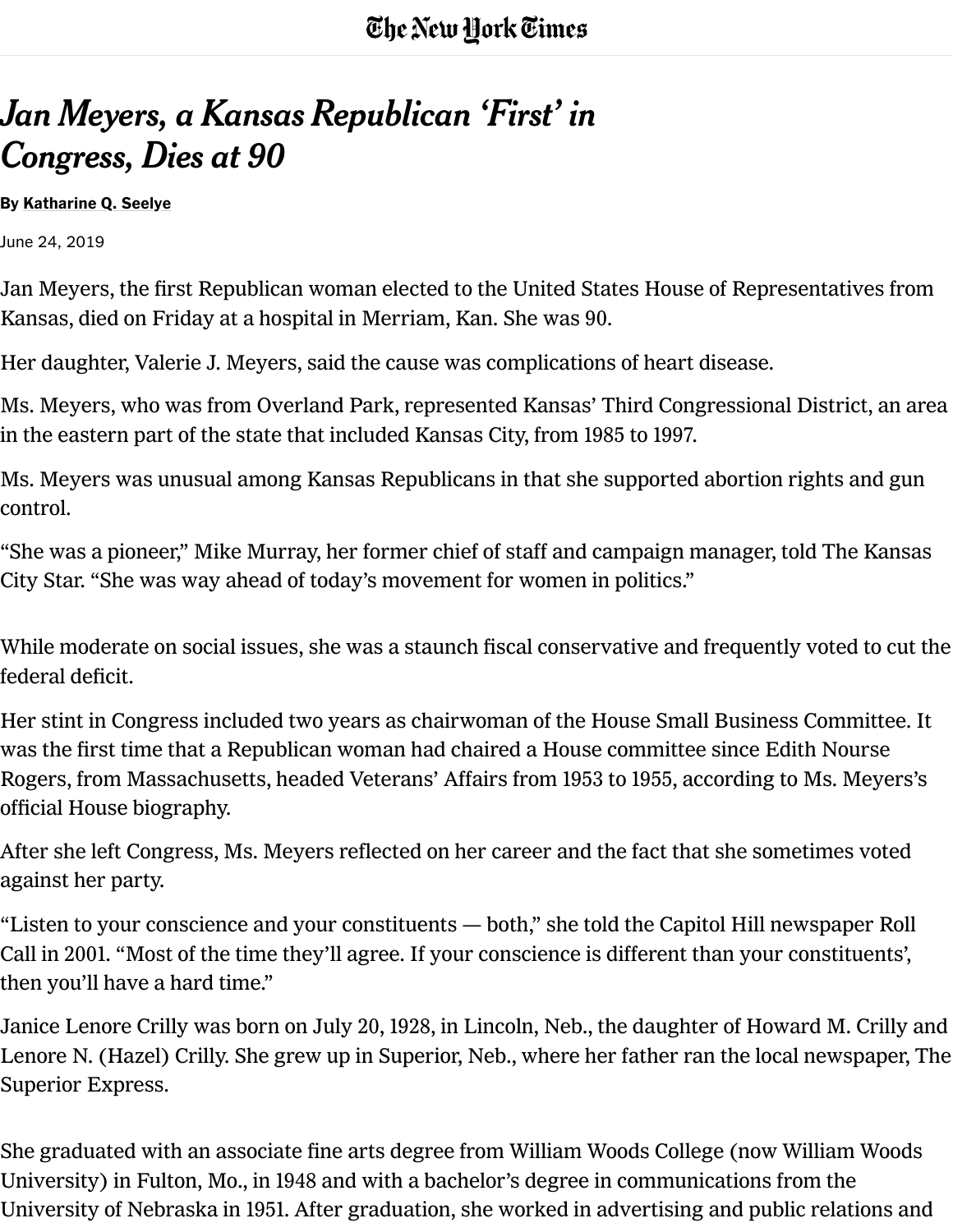in 1953 married Louis Meyers, who became a Kansas City television station executive. Mr. Meyers, who was known as Dutch, died in 2009.

In addition to her daughter, she is survived by her son, Dr. Philip Meyers; her brother, Dr. Donn Crilly; and a granddaughter. Dr. Meyers ran unsuccessfully for a congressional seat in Hawaii in 2000 as a Republican against Representative Neil Abercrombie.

Ms. Meyers worked on several successful political campaigns for Kansas Republicans — in 1966 for Larry Winn Jr. for the House of Representatives, in 1968 for Bob Dole for the Senate, and in 1974 for Bob Bennett for governor.

Her own career as a public official began in 1967 on the Overland Park City Council. She was its president from 1970 to 1972. She won election to the Kansas State Senate in 1972 and served there for the next 12 years.

In 1978, she ran for the United States Senate but lost the Republican nomination to Nancy Kassebaum, who went on to win the general election.

When Representative Winn retired from the House in 1984, Ms. Meyers ran to succeed him. She won the Republican nomination in a five-way primary but in November faced a formidable opponent in Mayor John Reardon of Kansas City, a Democrat who opposed abortion rights.

Ms. Meyers emphasized her experience in state politics and covered the district with "Jan Can" posters. She also ran on President Ronald Reagan's platform, calling for strong defense and a balanced-budget amendment. She benefited from running with Reagan and Senator Kassebaum at the top of the ticket and trounced her opponent.

While Ms. Meyers was the first Republican woman sent by Kansas to the House, the first Democratic woman from the state elected to the chamber was Kathryn O'Loughlin McCarthy, who served one term, from 1933 to 1935.

When Republicans won control of the House in 1994 for the first time in 40 years, Ms. Meyers was named chairwoman of the Small Business Committee, where she advocated lower taxes and less regulation on small businesses.

Among her proudest accomplishments, her daughter said in a telephone interview, was playing a part with senators Dole and Kassebaum in the yearslong effort to establish the Tallgrass Prairie National Preserve in east-central Kansas.

Ms. Meyers declined to run for re-election in 1996. "There are other things in life I want to do, and being a member of Congress, if you take the job seriously, simply does not leave time," she said.

She also said that House members should serve no more than 10 to 14 years. She returned to Overland Park, where she joined foundation boards for a local library and a community college.

Correction: June 26, 2019